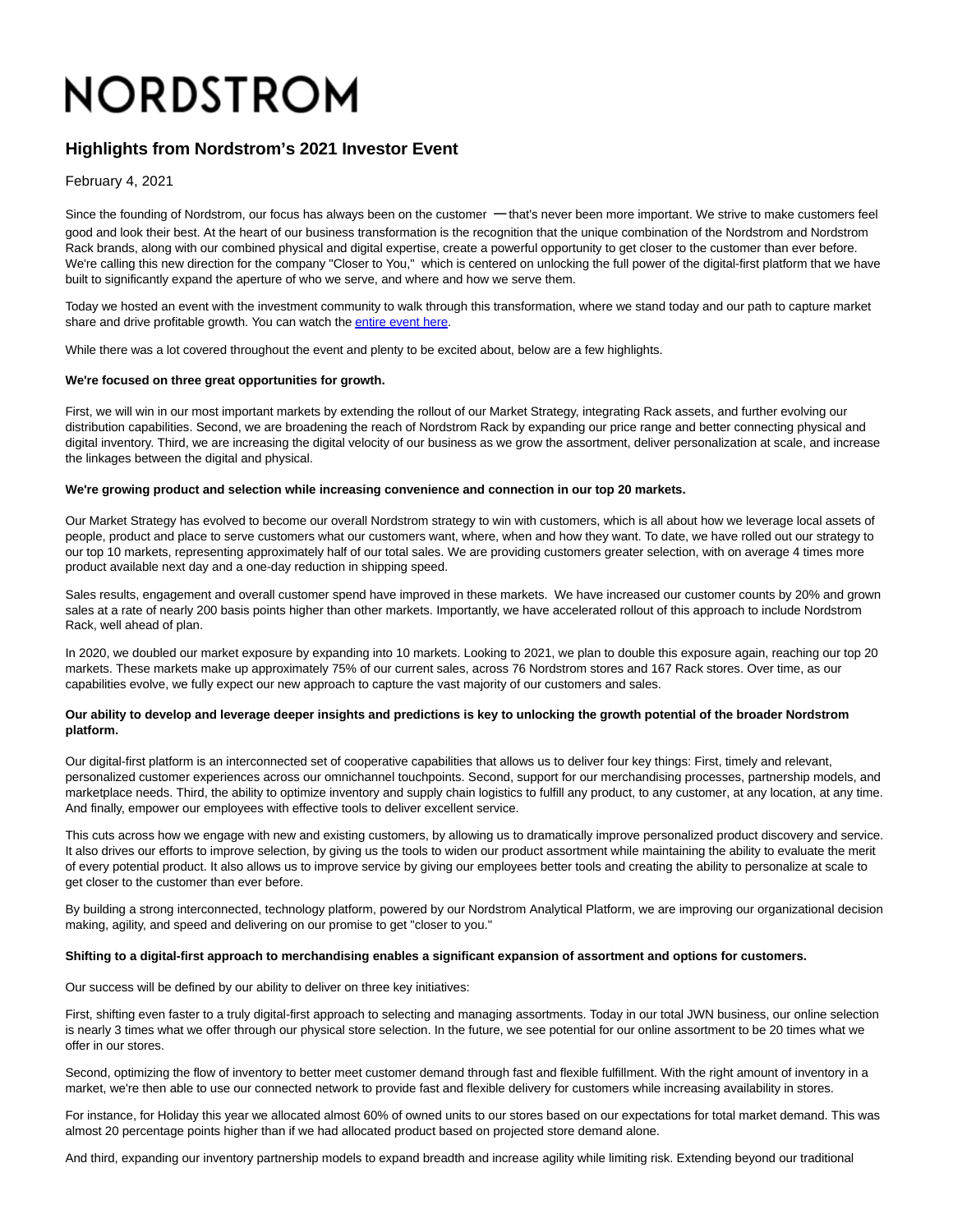wholesale model allows us to increase selection, sharing risk and benefit with our partners. It also gives us additional agility and flexibility to adapt to emerging preferences and trends.

Going forward, we believe we can significantly scale these models to support our plans to expand selection from approximately 300,000 customer choices currently to over 1.5 million. This means further evolving the mix of our business from 85% traditional wholesale to approximately 50% over time.

# **We've combined our heritage of service with our digital business to unlock new avenues for growth and personalization for customers.**

We've been serving customers digitally for over 20 years and were an early leader in connecting our customers' experiences across all of our physical and digital assets. We currently serve 14 million customers in our digital channels and are on track to generate \$5.5B in sales in our digital businesses in 2020. This year we reached an important milestone with more than 1/2 of our sales coming through digital channels, and we expect the majority of our sales to be digital as we move forward even as store revenues recover.

Our goal is to make digital personal with discovery supported by a broad product assortment, convenience powered by our market strategy, and connection via our people and experiences. Our customers want and expect us to offer them the fullest expression of the world's best brands but it is not enough to simply offer more choices. We need to be better at offering customers more of what they want at an individual level — we need to leverage a broader product assortment and translate it into a curated and personalized shopping experience for each customer.

In our digital business we have added capabilities to replicate the in-store discovery and service experience that customers expect. For example, we offer [dynamic Looks,](https://www.nordstrom.com/yourlook) which provide customers with full outfit recommendations based on their search and purchase history. Customers have responded positively to this feature — with a customer satisfaction score of 90 and attributed sales growing in the triple digits versus last year.

#### **Nordstrom Rack's product offering and digital presence truly differentiates us in the market.**

Our product offering is unlike any other given our ability to partner with brands in a way no one else can, across Nordstrom and Nordstrom Rack. We can get relevant, in-season product sooner than our competitors. We're also delivering exceptional value for us and our brand partners by maximizing value at each stage of the item's lifecycle as it moves from Nordstrom to Nordstrom Rack.

Also, ou[r digital presence i](https://www.nordstromrack.com/promo/NordstromRackApp)s unmatched. We are the lone player with scale in digital and mobile. We invested early in this space with the acquisition of HauteLook and have translated that \$200M investment into a \$1.4B-plus digital business. As we move forward, we will sunset the HauteLook brand from a customer perspective while continuing to offer flash events that our customers love under the Rack brand.

We're broadening the reach of Nordstrom Rack by expanding price-oriented and high-growth offerings.

We are dramatically expanding our price-driven offering in select locations. Using a data-driven approach based on demographic and store-level metrics, we repositioned the Rack store fleet into three groups:

- Price doors, which distort to a lower average selling price assortment and price-driven merchandising approach;
- Brand doors, which are largely unchanged from the traditional Rack offering; and
- Hybrid doors, which will have broad appeal with a mix of brand and price-focused products.

We started this work in Fall 2020, and we are encouraged by early signals from our repositioned doors. Longer-term, we see the potential to expand our store footprint with additional Price doors in new markets.

We also see meaningful opportunity to expand our assortment in high-growth categories that customers are voting for. These include Beauty, Home, Kids and Active. Today, these categories make up 20% of Nordstrom Rack sales. Over time we expect to more than double our sales in these categories.

# **Combining our Nordstrom and Nordstrom Rack platforms creates a seamless customer experience.**

Migrating Nordstromrack.com to the JWN ecommerce platform is also critical to deliver on our promise of convenience and connection, as it allows us to unlock capabilities to deliver a more relevant and tailored digital experience. By creating an individualized digital experience, we plan to drive more transactions, higher conversion, and ultimately higher sales. With the continued shift of customers online, we expect to grow digital penetration to 45% over time.

In October, we also extended product availability through a shared view of inventory across the Rack business. By enabling this capability, we have grown selection by 20% without purchasing an additional piece of inventory. It has allowed us to get product to our customers approximately one day faster on average. When we rolled shared inventory out at Nordstrom, we saw an almost 10% lift in spend, lowered inventory by roughly 5% and improved inventory turns by more than 10%.

It allows us to further differentiate from Off-Price pure players who cannot build these capabilities given their limited digital presence. We have seen strong engagement with these services as we have rolled them out:

- For store fulfill, just over 20% of Nordstromrack.com orders have come through store fulfill in the initial months and we see more runway ahead; as a reference, for Nordstrom.com, that number is roughly 30%.
- Ship-to-Store drove a 10% lift in new customers and 20% of customers using this service made an incremental in-store purchase when picking up their order.

# **We're more committed than ever to the highest Governance and Diversity, Inclusion and Belonging standards.**

Having a positive impact is a principle that has defined Nordstrom since its founding. And we are striving to meet or exceed our stakeholders'